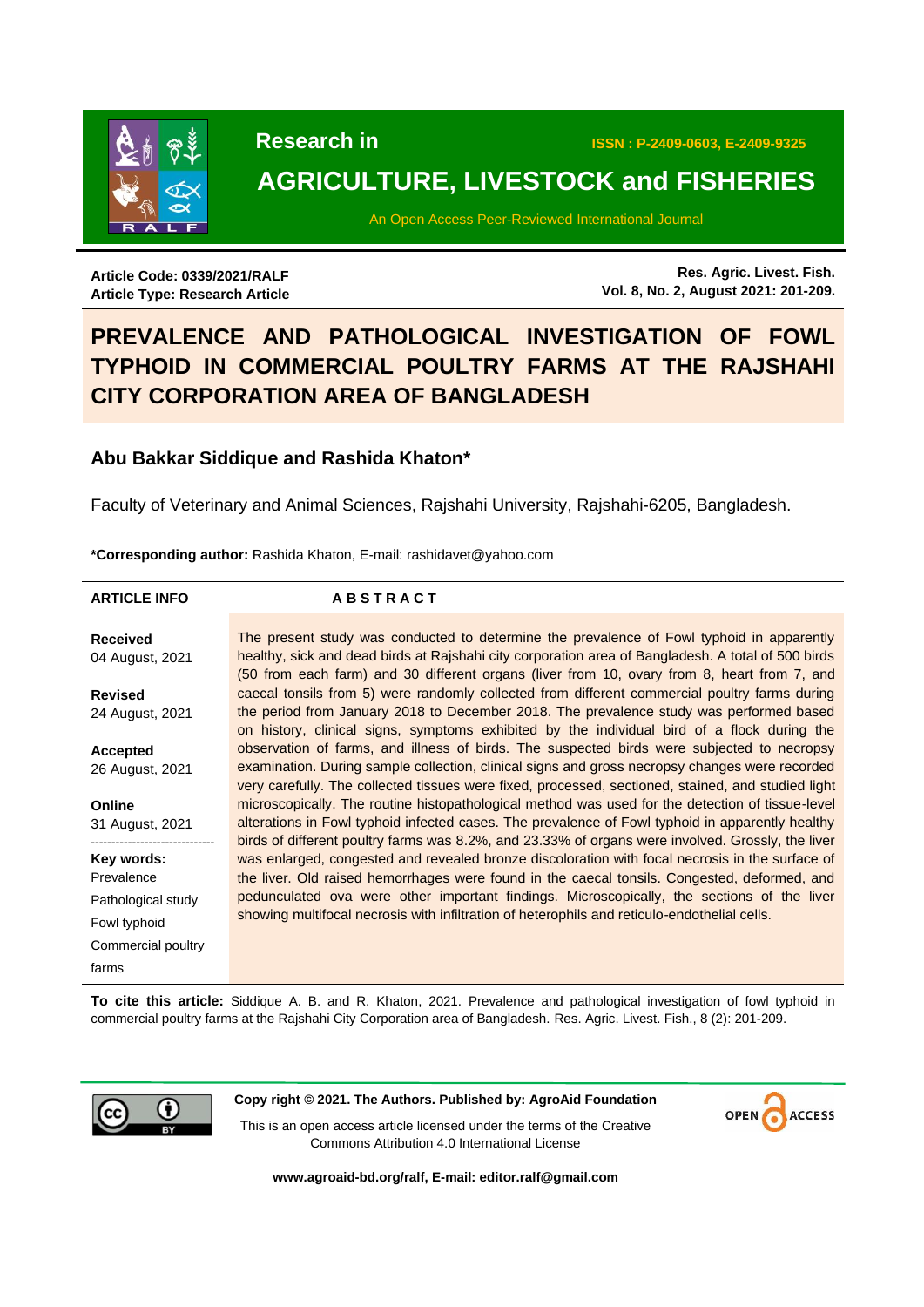## **INTRODUCTION**

The poultry industry is an emerging agribusiness starting practically during 1980 in Bangladesh (Huque, 2001). Poultry is essential to the national economy and the welfare of human beings in Bangladesh. It is one of the most important sources of animal protein needed for all classes of people through supplying of meat and eggs (Khandokar et al., 1994). Poultry rearing plays a very important role in income generation and poverty reduction, particularly for the distressed women and unemployed youths in Bangladesh by means of self-employment (BBS, 2006). Almost every rural family usually keeps 10-20 chickens, ducks, or pigeons that are traditionally maintained by the female members of the family and fed on household waste and crop residues (Saleque, 2001; Rahman et al., 2003). Bangladesh livestock population statistics indicate poultry as the most important species of farm animal. A total of 98.15% of poultry are kept in rural area, and they are scavengers (BBS, 1987). Recently, poultry rearing has been developed as an industry in Bangladesh. At present, there are more than 150 hatcheries producing 7 million day-old-chicks per week and about 150,000 commercial broiler and layer farms supplying 570 million tonnes of poultry meat and 1552 crore table eggs per year (BBS, 2018). However, this sector is also facing a lot of constraints. Among the different constraints, bacterial infections are the major problem. Fowl typhoid is one of these (Haider et al.*,* 2008; Islam et al.*,* 2006). It is one of the most important bacterial diseases in the poultry industry, causing heavy economic losses through mortality and reduced production (Haque et al.*,* 1997). A survey on both breeding flocks of commercial broiler and layer in major poultry raising belts in and around Dhaka and Gazipur District in Bangladesh was conducted by (Saleque et al.*,* 2003) and reported 16.9% Salmonella infections among the infectious diseases in the breeding flock and 23.2% in layer farms. The disease is most significant because the causal agent of the disease is transmitted mainly vertically from parent to offspring. The disease is potentially responsible for various pathogenic processes in poultry (Freeman, 1985). It is distributed worldwide, and natural outbreaks occur in chicken, turkey, guinea fowl, peafowl, duckling, quail, and pheasant either in acute or chronic form.

The disease may cause a variety of clinical signs, from acute systemic disease and gastrointestinal disorders to the embryonic problem in the hatchery. It is cosmopolitan in distribution worldwide (Bhattacharjee et al.*,* 1996; Shivaprasad, 1997). In recent years, poultry farming has been hampered by the outbreak of fatal infectious diseases caused by bacteria, viruses, mycoplasma, and other causal agents in Bangladesh (Ahmed and Hamid, 1991). The advancement of the poultry industry is being hampered seriously due to the outbreak of some bacterial diseases.

Village chickens can act as a reservoir of Salmonella, and thus a prophylactic campaign must be taken into account (Bouzoubaa et al., 1992). The epidemiology of Fowl typhoid in poultry, particularly with regard to transmission from one generation to the next, is known to be closely associated with infected eggs. Transmission is primarily through the egg but also occurs via direct or indirect contact with infected birds. Infection transmitted via egg or hatchery contamination usually results in death during the first few days of life up to 2-3 weeks of age (Wigley et al.*,* 2001). The birds that survive from clinical disease when infected at a young stage may show few signs of infection but can become carriers (Berchieri et al., 2001).

Considering this fact, the present study was undertaken to know the prevalence of Fowl typhoid in selected poultry farms and the pathological lesions in Fowl typhoid infected birds at the Rajshahi city corporation area, which will certainly help to effective prevention and control measures for the expansion of poultry industry in Bangladesh.

# **MATERIALS AND METHODS**

#### **Study area and sample collection**

Samples were collected from 10 different poultry farms of the Rajshahi city corporation area. A total of 500 birds from 10 poultry farms were collected for observation of Fowl typhoid infection, and 30 representative organs from sick and dead birds were collected from necropsy cases at different poultry farms during the study period from January 2018 to December 2018. These samples were collected in a plastic jar for histopathological examination containing 10 percent neutral buffered formalin.

#### **Brief description of the experimental design**

Samples were collected from 10 different poultry farms at the Rajshahi city corporation area, namely Grameen Poultry and Hatchery, Babu Broiler House, Ismail Store, Ashikur Layer House, Nur Islam Farm, Jony Farm, Sentu Farm, Milon Poultry Farm, Bablu Farm, and Shamim Farm. The prevalence study of Fowl typhoid was performed based on history, clinical signs, symptoms exhibited by an individual bird of a flock during illness were recorded in detail in a prescribed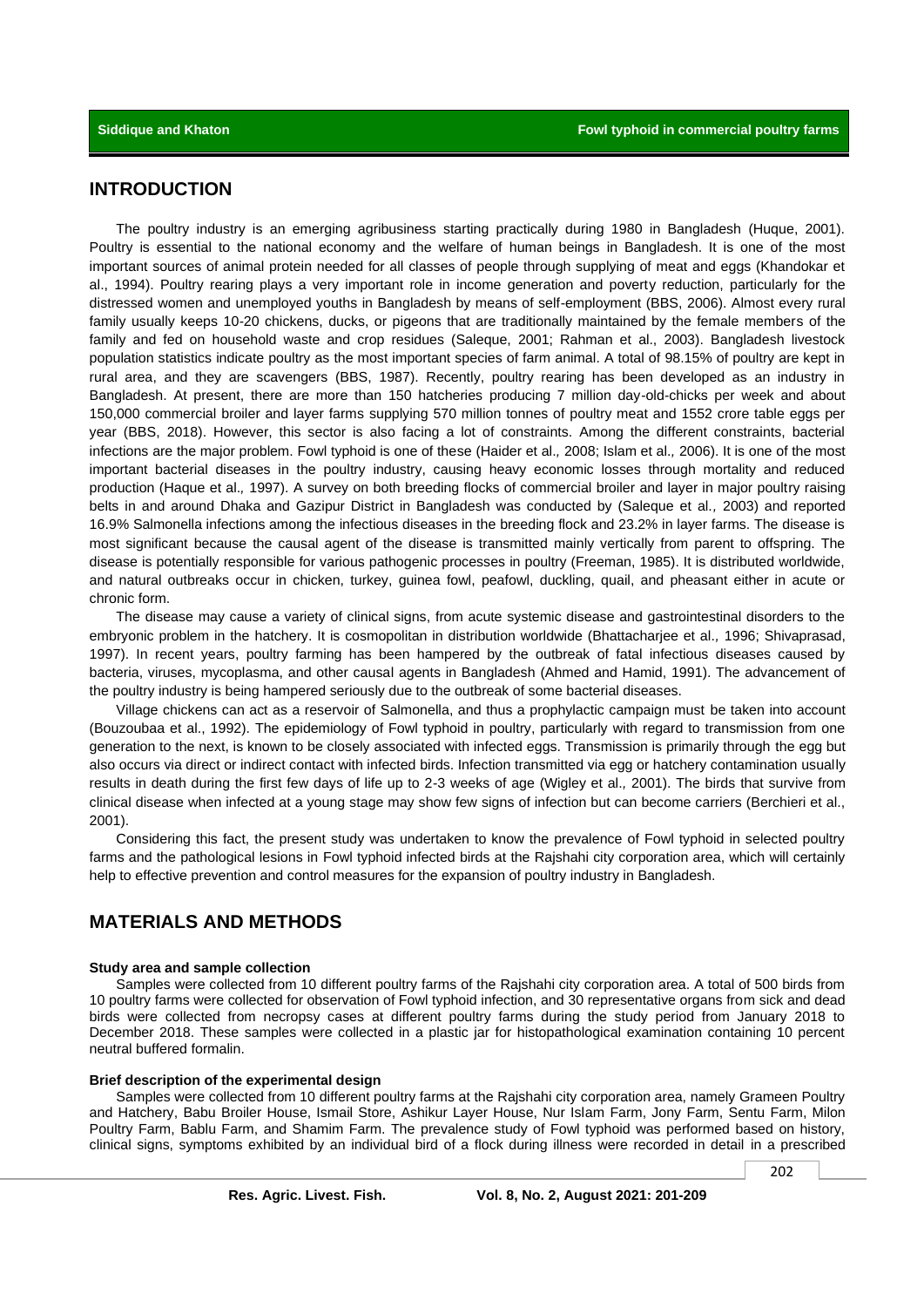form, as provided by the respective farm's owner or attendant. Detail histories including clinical signs, flock size, breed, age, sex of chicken, sources from which day-old birds were collected, rearing system, history of vaccination, date of the outbreak occurred, number of birds affected, number of birds died, previous outbreaks of the disease and control measures taken in any, were recorded.

#### **Pathological studies**

The pathological studies were carried out at specific places in and around the selected research area. The postmortem examination of all the cases was performed for the sick and dead birds. At necropsy, gross tissue changes were observed and recorded carefully by systemic dissection, and representative tissue samples containing lesions were fixed in 10% neutral buffered formalin for histopathological studies. The samples were brought to the Laboratory of the Department of Veterinary and Animal Sciences, University of Rajshahi. The formalin-fixed tissues were trimmed and placed in 10% neutral buffered formalin overnight and processed following standard procedure; the detailed methodology has been described elsewhere (Bondoc et al.*,* 2016). Briefly, the tissues were dehydrated through ascending grades of alcohol, cleared in xylene, and embedded in paraffin. The tissue sections, cut at five microns in thickness by using a rotary microtome (Mosbi, China), were stained by Haematoxylin and Eosin (H&E) method (Bancroft and Gamble, 2007). The sections were examined under a light microscope at low and high magnification. Photographs from the selected sections were grabbed using a photographic microscope system (Camera model: LC-20, Labomed, Inc., USA fitted with microscope model: MBL-2100, Kruss, Germany).

#### **RESULTS**

#### **Prevalence of fowl typhoid in apparently healthy chickens**

The prevalence of Fowl typhoid was 8.2% in apparently healthy chickens (Table 1 & Fig. 1). The prevalence of Fowl typhoid infection was 23.33% in sick and dead birds. On an organ basis, 30% in liver, 20% in caecal tonsils, 12.5% in the ovary, and 28.57% in heart out of 30 sick and dead birds, and the infection was highest in the liver (Table 2 & Fig. 2).

| No. of<br>farms | No. of Birds randomly<br>examined | No. of $(+ve)$<br>cases | Farm-wise prevalence<br>(%) | Total no. (+ve)<br>of cases | Overall prevalence (%) |
|-----------------|-----------------------------------|-------------------------|-----------------------------|-----------------------------|------------------------|
|                 | 50                                | 6                       | 12%                         | 41                          | 8.2%                   |
| 2               | 50                                | 3                       | 6%                          |                             |                        |
| 3               | 50                                | 5                       | 10%                         |                             |                        |
| 4               | 50                                | 3                       | 6%                          |                             |                        |
| 5               | 50                                | 4                       | 8%                          |                             |                        |
| 6               | 50                                | 4                       | 8%                          |                             |                        |
|                 | 50                                | 2                       | 4%                          |                             |                        |
| 8               | 50                                | 4                       | 8%                          |                             |                        |
| 9               | 50                                | 5                       | 10%                         |                             |                        |
| 10              | 50                                | 5                       | 10%                         |                             |                        |

**Table 1.** Prevalence of Fowl typhoid infection in apparently healthy birds at different poultry farms

**Table 2.** Prevalence of Fowl typhoid infection from different organs of sick and dead chickens

| <b>Samples</b> | No. of samples<br>examined | No. of $(+ve)$<br>cases | Organ-wise<br>prevalence (%) | Total no. of<br>positive cases | <b>Overall</b><br>prevalence (%) |
|----------------|----------------------------|-------------------------|------------------------------|--------------------------------|----------------------------------|
| Liver          | 10                         |                         | 30%                          |                                | 23.33%                           |
| Caecal tonsils | 5                          |                         | 20%                          |                                |                                  |
| Ovary          |                            |                         | 12.5%                        |                                |                                  |
| Heart          |                            |                         | 28.57%                       |                                |                                  |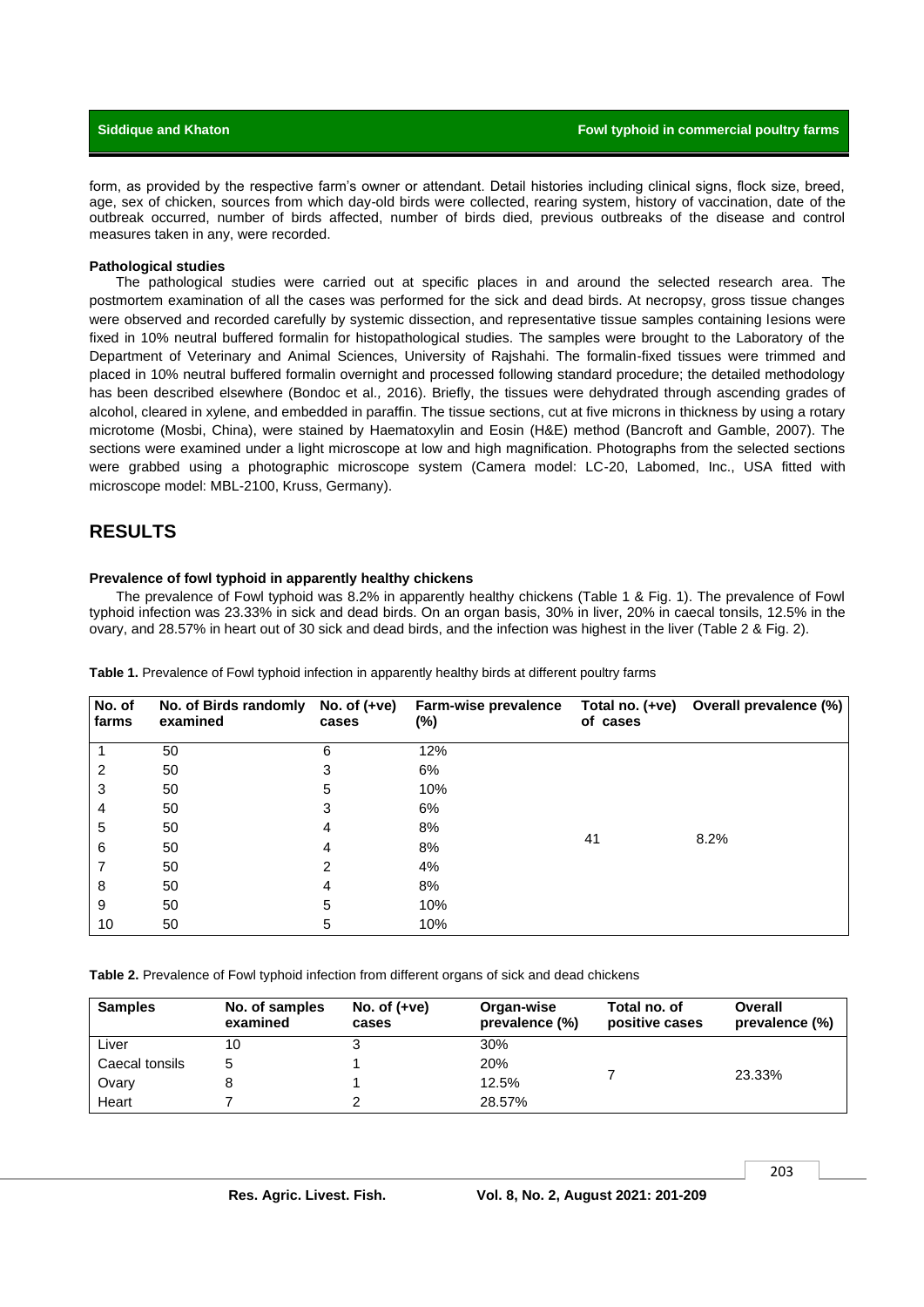



**Figure 1.** Prevalence of Fowl typhoid in apparently healthy birds at different poultry farms

**Figure 2.** Prevalence of Fowl typhoid cases in different organs at study area

# **Pathological study**

#### *Gross necropsy findings*

Necropsy findings showed the liver was enlarged and congested and, in few cases, revealed friable, bronze discoloration with white focal necrosis (Fig. 3). In the heart, there was the presence of inflammation in the pericardium, nodules in the myocardium (Fig. 4). Old raised hemorrhages were found in the caecal tonsil (Fig. 5). Congested, deformed, discolored, and pedunculated ova were other significant findings (Fig. 6).



**Figure 3.** Liver of Fowl typhoid infected chickens showing congested, friable, bronze discoloration with focal necrosis (blue arrow A and white arrow B).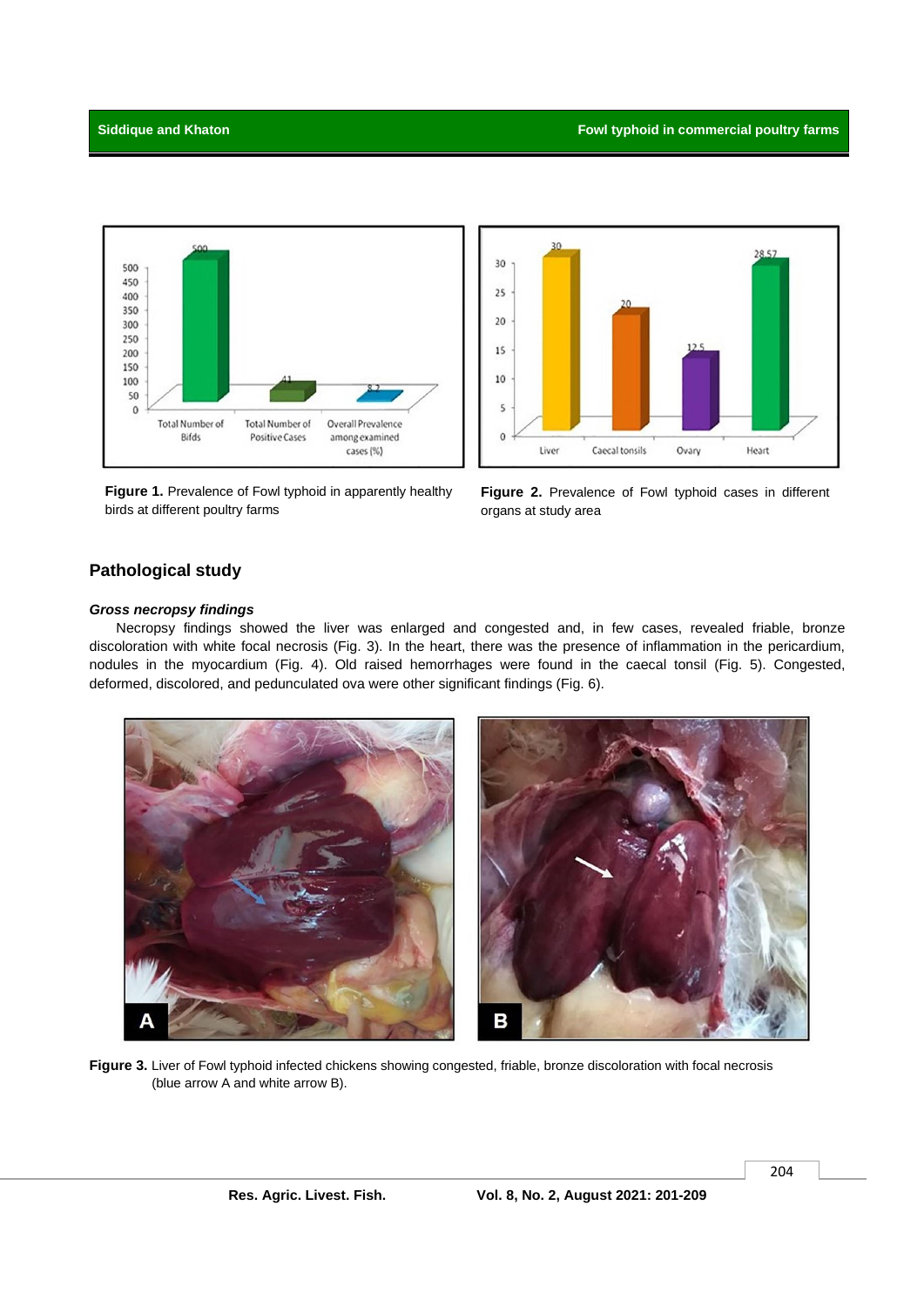

**Figure 4.** Fowl typhoid infected heart showing inflammation in the pericardium, and nodules in the myocardium.



**Figure 5.** Fowl typhoid affected chicken showing old raised hemorrhages in caecal tonsils.





**Figure 6.** Fowl typhoid infected chickens showing congested, deformed, discolored (A) and pedunculated ova (B).

#### *Histopathologic findings*

The section of liver showing multifocal coagulation type of necrosis, accumulation of large number of inflammatory cells mainly lymphocytes, RE cells, and heterophils around the central vein (Fig. 7). Fowl typhoid affected the liver showing focal necrosis with the limited number of inflammatory cells around the central vein and infiltration of the huge amount of inflammatory cells in the focal area (Fig. 7).

#### **DISCUSSION**

The present study was conducted primarily to determine the prevalence of Fowl typhoid infection. The study was carried out in 30 commercial chickens subjected to post mortem examination based on clinical signs. During this study, the overall prevalence of Fowl typhoid was recorded as 8.2%, which supports the findings of Shahid et al. (2012); Uddin et al. (2010) and Bell et al. (1990), where they showed the prevalence as 8.8%; 7.68% and 6.2%, respectively.

But the findings of Robinson et al. (2000); Jha et al. (1995); Ghosh (1988), 18.4%, 21.3%, and 13.9%, respectively, were higher prevalence than the present study. Again, Mdegela et al. (2000) reported 2.6%, Lu et al. (1992) 2.0%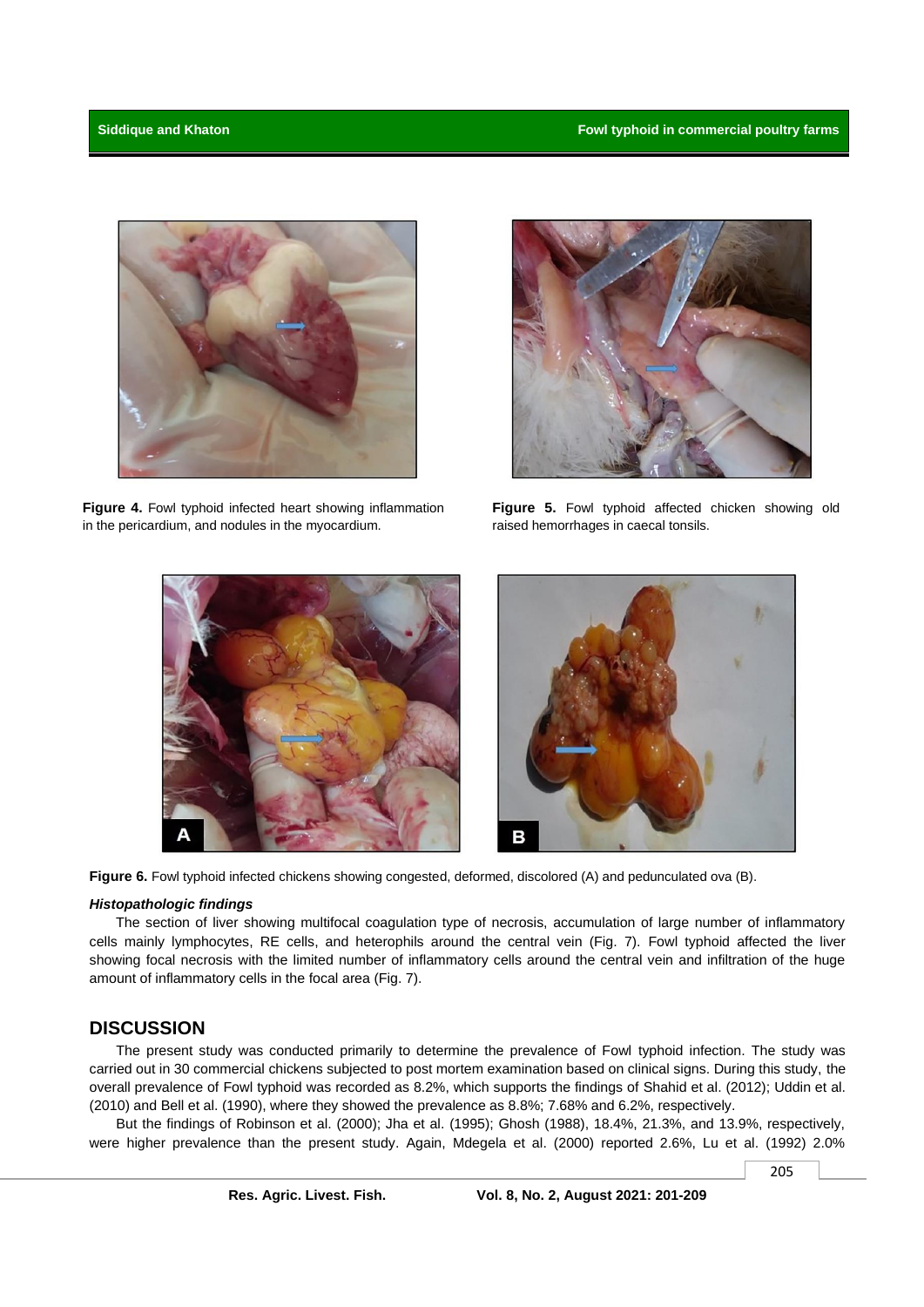prevalence which was much lower than the present study. This difference may be due to the geographic location, farm management, or bio-security in the farm, age and breeds of the birds, and also for the resistance power of the commercial chickens.



**Figure 7.** The section of the liver of Fowl typhoid affected birds at 33 weeks of age, showing (A) coagulation type of necrosis, (B) accumulation of a large number of inflammatory cells, mainly lymphocytes, RE cells, and heterophils around the central vein. Fowl typhoid affected liver of 11 weeks chicken showing (C) focal necrosis with a limited number of inflammatory cells around the central vein and (D) infiltration of the huge amount of inflammatory cells in the focal area.

The present study was conducted to determine the prevalence of Fowl typhoid infection in commercial chickens which during postmortem examination. To characterize the diseases, the pathological study was done by necropsy and histopathological examination in apparently sick and dead birds.

The liver as a vital organ for Fowl typhoid infection produced gross necropsy findings in chickens. These include discoloration, enlargement, mottling, hemorrhages, nodulating abscesses, and necrotic foci Habib-ur-Rehman et al*.* (2003) which are close to the present study. Pathological lesions of Fowl typhoid in dead birds included enlargement with foci of necrosis on the liver Msoffe et al. (2006). Grey-white miliary foci observed in the liver Beyaz and Kutsal (2003); Goswami et al. (2003) which are similar to the present study.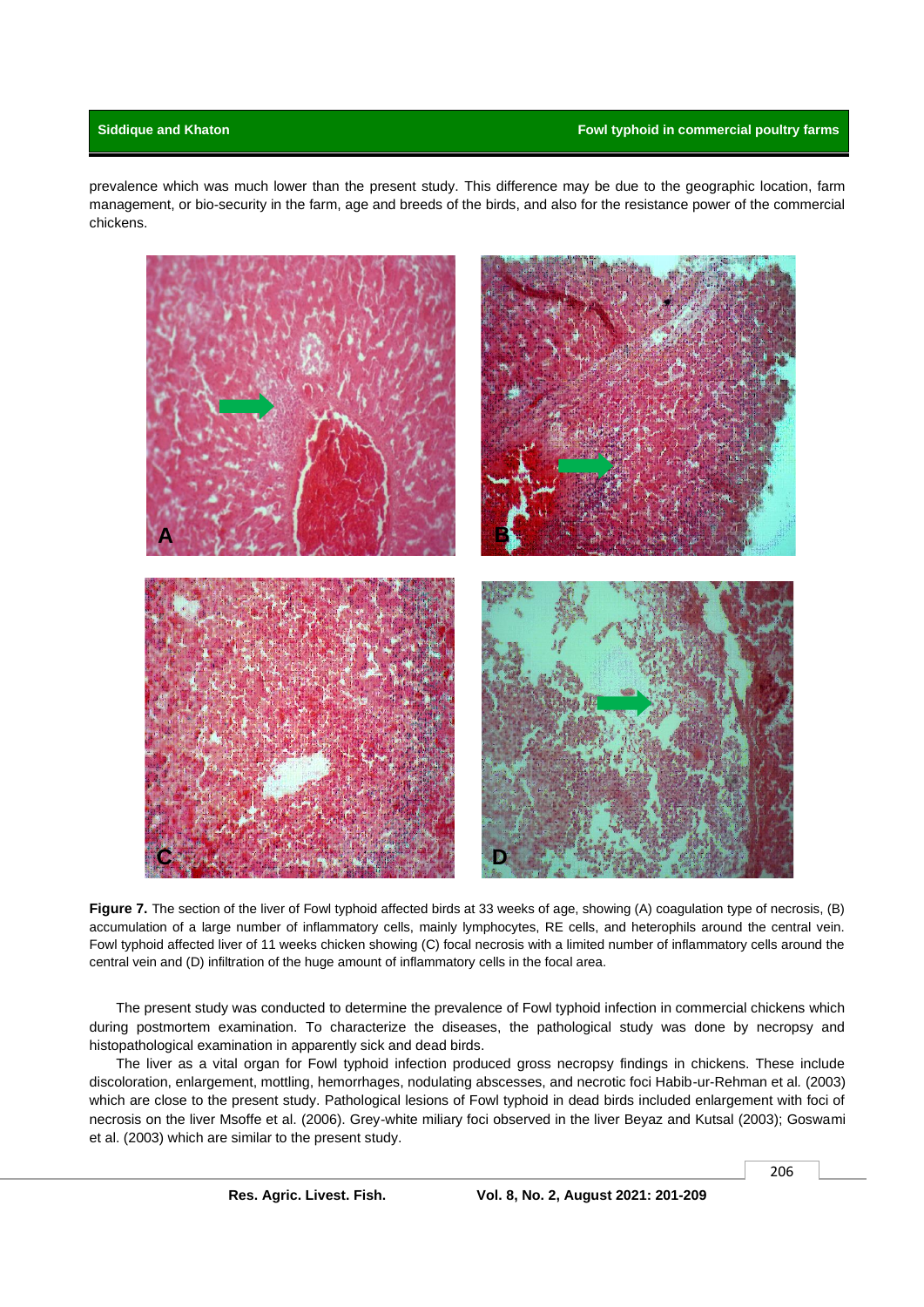The present study showed similar results that of experimental infection of Fowl typhoid in Fayoumi and Hyline layer chickens where they observed the most common gross necropsy changes were enlarged liver with necrotic foci. Some liver were dark red-colored, some were a bronze-colored shiny appearance on the surface of the liver Hossain et al. (2003). Hepatomegaly, bronze discoloration, mottling, congestion, whitish necrotic foci on hepatic parenchyma observed in another experiment Khan et al. (1998); Hafeji et al. (2001); Shivaprasad (2000); Kinde et al. (2000); Prasanna and Paliwal (2003).

The present study is similar to Fowl typhoid in poultry detected in caeca were severe congestion, mild hemorrhage, and mononuclear cell infiltration in mucosa and submucosa with degeneration and desquamation of lining epithelium Hafeji et al. (2001). In the ovarian follicles, fibrino-suppurative inflammation has been observed by Kinde et al. (2000).

In the pathological investigation, grossly, the liver was enlarged and congested with focal necrosis, darker ovary with stalk formation. Microscopically, the liver showed focal necrosis with infiltration of mononuclear cells. These types of lesions are supported Fowl typhoid infection by different investigations Rahman et al. (2004); Paul et al. (2014).

## **CONCLUSION**

The findings of this study indicated that a huge amount of poultry is affected by Fowl typhoid organism and causing heavy economic losses through mortality and reduced production of that area. Congestion in the ovary with stalk formation, hemorrhage in caecal tonsils, friable, bronze discoloration in the liver, and microscopically multifocal necrosis with infiltration of mononuclear cells could indicate the presence of Fowl typhoid infection. This is the first time in the study area. This study will help in the prevention and control of Fowl typhoid infection. However, further investigation should be focused on the determination of immunogenic variation.

#### **ACKNOWLEDGEMENTS**

The author is very much grateful to the Ministry of Science and Technology for NST fellowship and also thankful to the Department of Veterinary and Animal Sciences and relevant other personnel of Rajshahi University for their sincere cooperation and cordial help during the study period.

# **CONFLICT OF INTEREST**

The authors declare that there is no conflict of interests regarding the publication of this paper.

# **REFERENCES**

- 1. Ahmed S and MA Hamid, 1991. Status of poultry production and development strategy in Bangladesh. Workshop in Livestock Development of Bangladesh, BLRI, Dhaka, Bangladesh.
- 2. BBS (Bangladesh Bureau of Statistics), 2018. Bangladesh Bureau of Statistics, Sher-e-Bangla Nagar, Dhaka, Bangladesh.
- 3. BBS (Bangladesh Bureau of Statistics), 1987. Bangladesh Bureau of Statistics. The Bangladesh Census of Agriculture and Livestock, 1983-84.
- 4. Bell JG, M Kane and C Lejan, 1990. An investigation on diseases status of village poultry in Mauritania. Veterinary Medicine, 8: 291-294.
- 5. Berchieri A, P Wigley, KL Page, AL Smith and PA Barrow, 2001. Salmonella enterica serovar Pullorum persists in spleenic macrophages and in the reproductive tract during persistent infection. Diseases free carriage in chickens. Infectious Immunology, 69: 591-592.
- 6. Beyaz L and O Kutsal, 2003. Pathological and immunohistochemical studies in experimental *Salmonella*  gallinarum infection (Fowl typhoid) in chickens. Ankara Universitesi Veteriner Fakultesi Dergisi, 50: 219-227.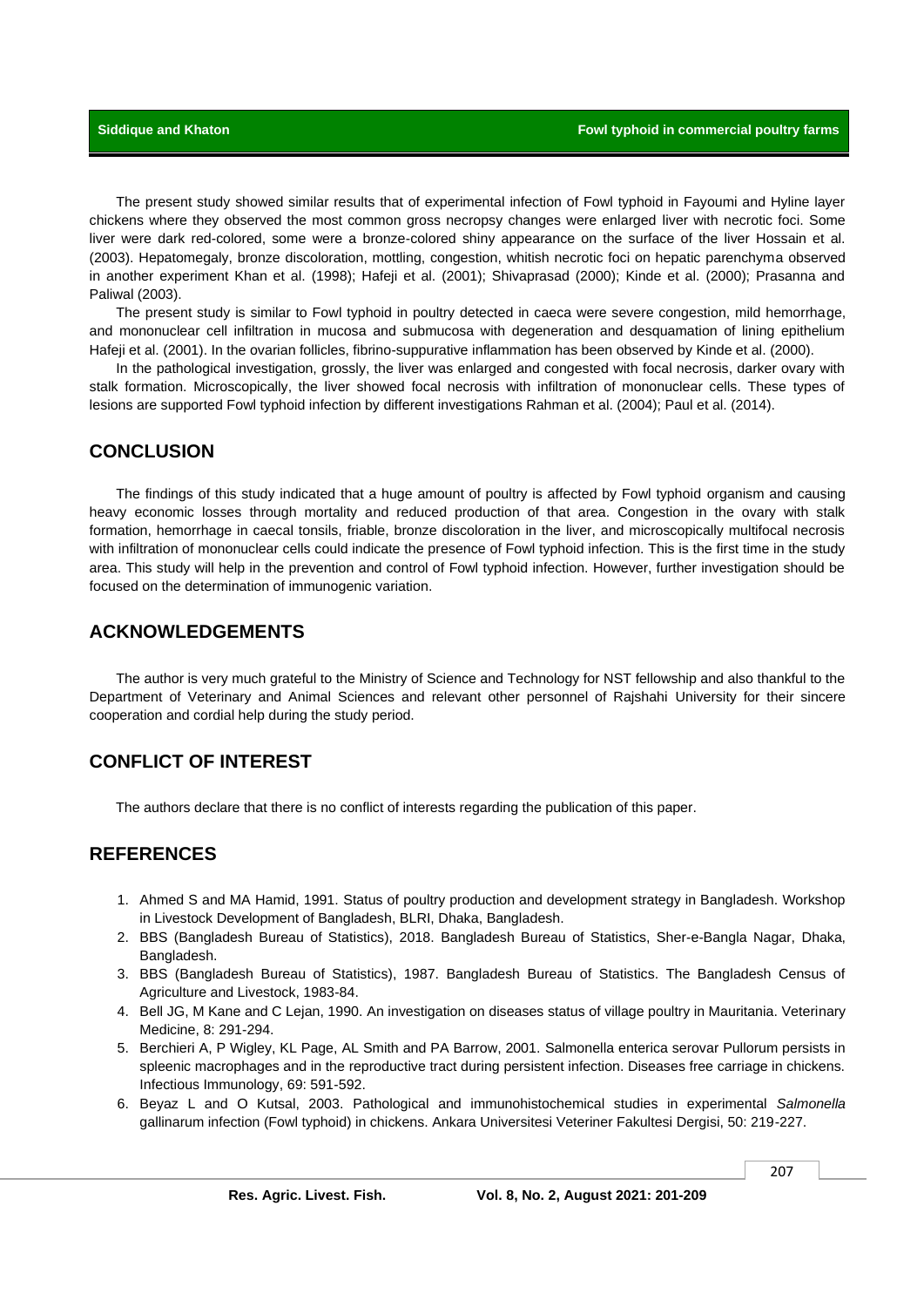- 7. Bancroft JD and M Gamble, 2007. Theory and practice of histological techniques. 6 edition.Churchill livingstone, London, UK, Pp. 744.
- 8. Bondoc A, C Katou-Ichikawa, HM Golbar, M Tanaka, T Izawa, M Kuwamura and J Yamate, 2016. Establishment and characterization of a transplantable tumor line (RMM) and cell line (RMM-C) from a malignant amelanotic melanoma in the F344 rat, with particular reference to galectin-3 expression in vivo and intro. Histology and Histopathology, 31: 1195-1207.
- 9. Bhattacharjee PS, RL Kundu, RK Biswas, JU Mazumder, E Hossain and AH Miah, 1996. A retrospective analysis of chicken diseases diagnosed at Central Disease Investigation Laboratory, Dhaka. The Bangladesh Veterinarian, 130: 105-113.
- 10. Bouzoubaa K, K Lemainguer and JG Bell, 1992. Village chickens as a reservoir of *Salmonella pullorum* and *Salmonella gallinarum* in Morocco. Preventive Veterinary Medicine, 12: 95-100.
- 11. Bangladesh Bureau of Statistics (BBS), 2006. Bangladesh Census of Agriculture (Rural) 1996. Vol. 1. Bangladesh Bureau of Statistics, Ministry of Planing, Government of the People's Republic of Bangladesh.
- 12. Freeman BA, 1985. Burrow's Text Book of Microbiology. 22nd edn. W. R. Saunders Company, London, UK, 63: 372-472.
- 13. Ghosh SS, 1988. Incidence of pullorum disease in Nagaland. Veterinary Microbiology, 65: 949-951.
- 14. Goswami P, A Chakraborti, AK Hui, R Das, P Sarkar and TL Som, 2003. Isolation and identification of *Salmonella gallinarum* form field cases and their antibiogram. Veterinary Microbiology, 80: 184-185.
- 15. Habib-ur-Rehman S, HK Sirzanin, K Saleem, A Nazir and WM Bhatti, 2003. Incidence and gross pathology of Salmonellosis in chicken in Hyderabad. Veterinary Advances, 2: 581-584.
- 16. Hafeji YA, DH Shah, BP Joshi, A Roy and KS Prajapati, 2001. Experimental Pathology of field isolates of *Salmonella gallinarum* in chickens. Th[e Indian Journal of Medical Research,](https://www.ncbi.nlm.nih.gov/pubmed/29205191) 36: 338-340.
- 17. Haider MG, EH Chowdhury, AHNA Khan, MT Hossain, MS Rahman, HJ Song and MM Hossain, 2008. Experimental Pathogenesis of Pullorum Disease with the Local Isolate of *Salmonella enterica* serovar. enterica subspecies Pullorum in Pullets in Bangladesh. Korean Journal of Poultry Science, 35(4): 341-344.
- 18. Haque ME, MA Hamid, MAR Howleder and QME Huque, 1997. Performance of native chicks and hens reared together or separately under rural condition in Bangladesh. Bangladesh Veterinary Journal, 8: 11-13.
- 19. Huque QME, 2001. Poultry industry in Bangladesh and strategies for its improvement. In: Proceedings of 2<sup>nd</sup> international poultry show and seminer, February 2001, held in IBD Bhaban, Dhaka, Bangladesh.
- 20. Hossain MA, B Aalbaek, P Christensen, H Elisabeth, MA Islam and K Pankaj, 2003. Observations on experimental infection of *Salmonella gallinarum* in Fayoumi and byline layer chickens in Bangladesh. Journal of Poultry Science, 14: 85-89.
- 21. Islam MM, MM Hossain, MG Haider, EH Chowdhury and M Kamruzzaman, 2006. Seroprevalence and pathological study of Salmonella infections in layer chickens and isolation of causal agents: In Proceedings of the 5th International Poultry show and seminar from 01-03 march 2007, held in Bangladesh China Friendship Conference Centre (BCFCC), Sher-e-Bangla Nagar, Dhaka, Bangladesh, 9: 15-65.
- 22. Jha VC, RP Thakur, TK Chand and JN Yadav, 1995. Prevalence of Salmonellosis in chickens in the Eastern Nepal. Veterinary Bulletin, 65: 7.
- 23. Khan AHNA, ASM Bari, MR Islam, PM Das and MY Au, 1998. Pullorum disease in semi mature chickens and its experimental pathology. The Bangladesh Veterinary Journal, 32: 124-128.
- 24. Khandoker MSA, MSR Khan, AJ Sarker, MM Rhaman, PM Das and MM Amin, 1994. Physicochemical and serological studies of a fowl pox virus vaccine. Bangladesh Journal of Microbiology, 17: 121-126.
- 25. Kinde I, HL Shivaprasad, BM Daft, DH Read, A Ardans, R Breitmeyer, G Rajashekara, KV Nagaraja and IA Gardner, 2000. Pathologic and bacteriologic findings in 27-week-old commercial laying hens experimentally infected with Salmonella *enteritidis,* phage type 4. Avian Diseases, 44: 239-48.
- 26. Lu YS, LH Lee, YK Liao, CS Tseng, DF Lin, HK Shieh, ML Chien, HT Sung, YL Lee and HJ Ysai, 1992. Serological survey on antibodies against Newcastle disease, infectious bursal disease, chronic respiratory disease and pullorum disease in chicken breeder flocks in Taiwan. International Journal of the Chinese Society of Veterinary Science, 18: 53-58.